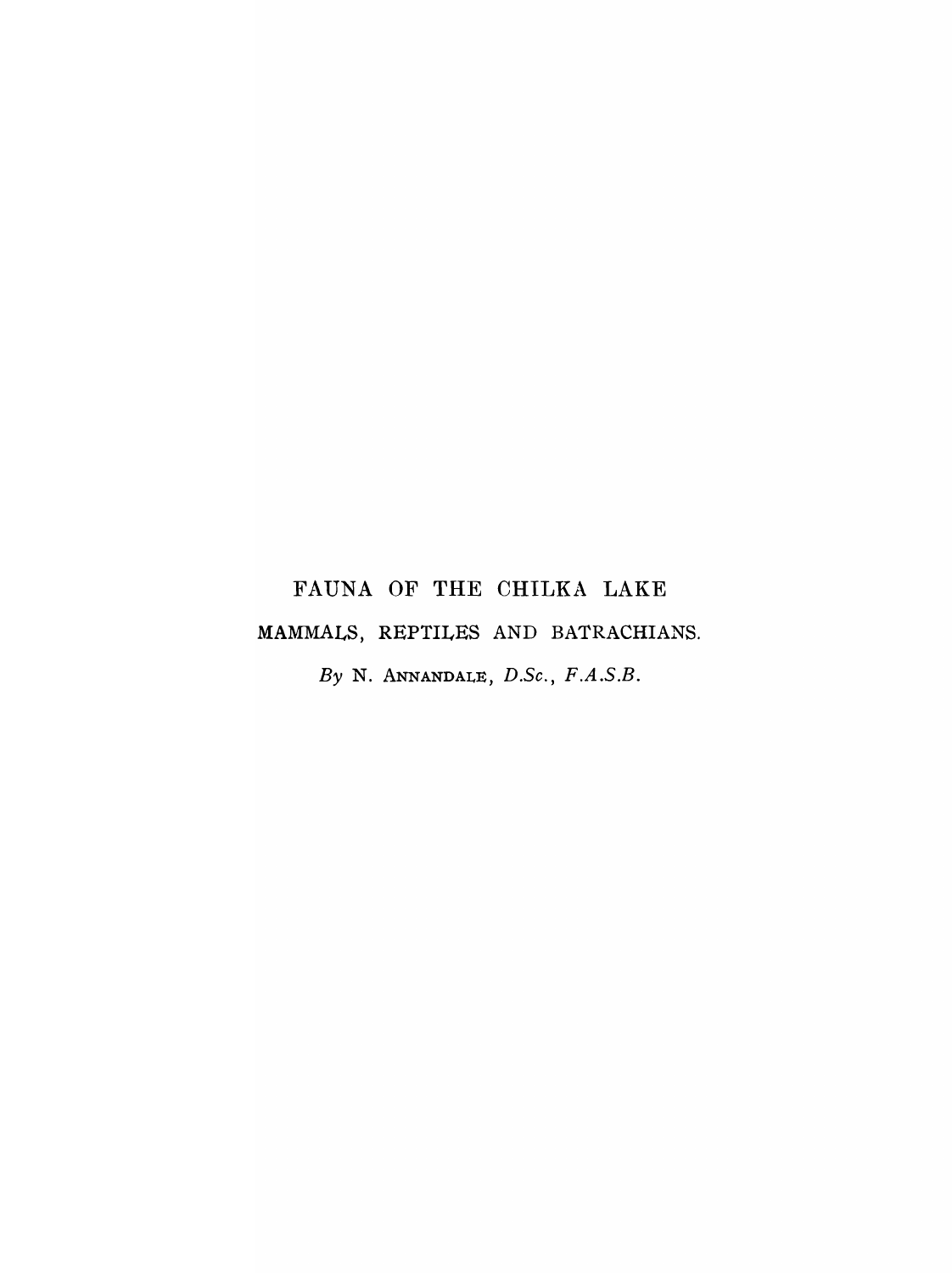# CONTENTS.

|                                    |                      |                                     |                      |                                          |           |                      | Page       |
|------------------------------------|----------------------|-------------------------------------|----------------------|------------------------------------------|-----------|----------------------|------------|
| Introduction                       | . .                  | $\ddot{\phantom{a}}$                |                      | . .                                      | . .       | . .                  | 165        |
| Mammals.                           |                      |                                     |                      |                                          |           |                      |            |
| Lutra macrodus, Gray               |                      |                                     |                      |                                          |           |                      | 165        |
| Orcaella brevirostris (Owen)       |                      |                                     | $\cdot$ .            |                                          | 166       |                      |            |
| Reptiles and Batrachians.          |                      |                                     |                      |                                          |           |                      |            |
| Chersydrus granulatus (Schneider)  |                      |                                     | . .                  |                                          | $\cdot$ . | . .                  | <b>169</b> |
| Cerberus rhynchops (Schneider)     |                      |                                     |                      | ٠                                        | $\cdot$ . | $\bullet$ $\bullet$  | 170        |
| <i>Hydrophis obscurus</i> , Daudin |                      |                                     | $\ddot{\phantom{a}}$ |                                          | . .       | $\ddot{\phantom{a}}$ | 170        |
| Crocodilus palustris, Lesson       |                      |                                     | $\ddot{\phantom{a}}$ | $\ddot{\phantom{a}}$                     | . .       | $\ddot{\phantom{a}}$ | 17I        |
| Gavialis gangeticus (Gmelin)       |                      |                                     | $\ddot{\phantom{0}}$ | $\ddot{\phantom{a}}$                     | . .       |                      | 172        |
| Chelone imbricata (Linn.)          |                      |                                     | . .                  | $\bullet\hspace{1mm}\bullet\hspace{1mm}$ |           |                      | 172        |
| $\overline{\mathbf{z}}$            | <i>mydas</i> (Linn.) | $\ddot{\phantom{a}}$ .              |                      | $\ddot{\phantom{a}}$                     | . .       | $\ddot{\phantom{1}}$ | 173        |
|                                    |                      | Emyda granosa intermedia, Annandale |                      | . .                                      |           | $\ddot{\phantom{0}}$ | 173        |
| Rana cyanophlyctis, Schneider      |                      |                                     |                      | . .                                      | 173       |                      |            |
|                                    |                      |                                     |                      |                                          |           |                      |            |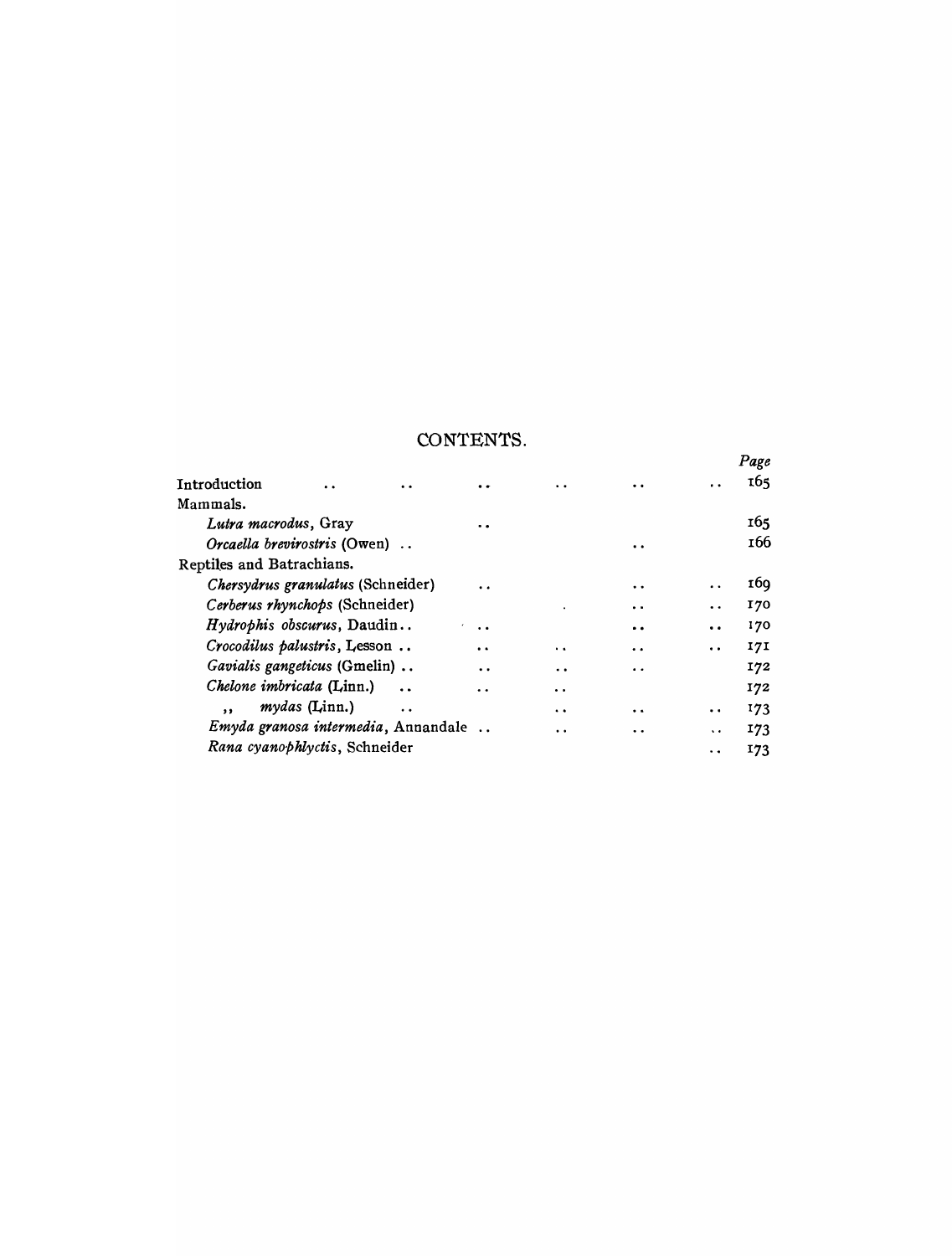# MAMMALS, REPTILES AND BATRACHIANS.

# *By* N. ANNANDALE.

Only eleven species were found in the Chilka Lake of aquatic vertebrates other than fish. A large proportion of these species are distinctly estuarine rather than marine or fluviatile, and the only limnic form is the mud turtle *Emyda granosa intermedia*. The sub-species of this Chelonian that occurs in the lake is a Peninsular rather than an Indo-Gangetic fonn, while the snake *Chersydrus granulatus,* though its geographical range is very extensive, does not occur, so far as I am aware, in the deltas of either the Ganges or the Indus. The sea-snake *Hydrophis obscurus* is, of course, like other members of its family, a marine animal, as is also the Cetacean *Orcaella brevirostris*; but both have established themselves in estuarine tracts, the latter, indeed, living in rivers hundreds of miles above tidal influence as well as in the sea.

#### MAMMALS.

The only mammals that have any claim to be included in the aquatic fauna of the Chilka Lake are, if we except the domestic buffalo,<sup>1</sup> the otter *Lutra macrodus* and the small Cetacean *Orcaella brevirostris*. We have to thank Mr. Oldfield Thomas<sup>2</sup> for confirming our identification of these species, both of which are common and have a fairly wide geographical range.

#### Order *CARNIVORA.*

#### Lutra macrodus, Gray.

*1888. Lutra ellioti,* Blanford, *Faun. Brit. Ind., Mammalia* (pt. I), p. 185, fig. 49. 189I. *Lutra macrodlls. id., ibid.* (pt. 2), p. 601.

An adult male was obtained at Barkul Point in March, 1914.

This otter is common in all parts of the lake at which rocks occur. It is pre· sumably to it, and not to *L. vulgaris*, that McMaster's note quoted by Blanford on

<sup>1</sup> Herds of buffaloes, which are of less massive build and have less heavy horns than those reared in Bengal, often wade or swim far out into the lake; the island of Nalbano, which is submerged for a part of the year and lies more than a mile off the mainland, is covered in the dry season with their tracks.

<sup>2</sup> Mr. Thomas has also been kind enough to name a small collection of terrestrial mammals and bats made incidentally, mostly at Satpara, in the course of our survey. The following species were obtained at Satpara, *Felisviverrina,* Bennett; *Viverricula mataccensis,* Gmelin; *Mungos.auropunctatus,* Hodgson, and *Lepus rujicaudatus,* Geoffroy. The bat *Scotophilus kuhli,* Leach, was found in large numbers in small caves among the rocks of the islands at the south end of the lake, while the allied species *S.*  wroughtoni, Thomas, had taken possession of the bungalow on Barkuda. A pigmy shrew, Pachyurus *hodgsoni,* Blyth, was taken under dead stems of cacti and screw-pines lying at the edge of the lake at Barkul. Its stomach was full of the saudhoppers (Amphipoda Gammaridea) abundant in such positions.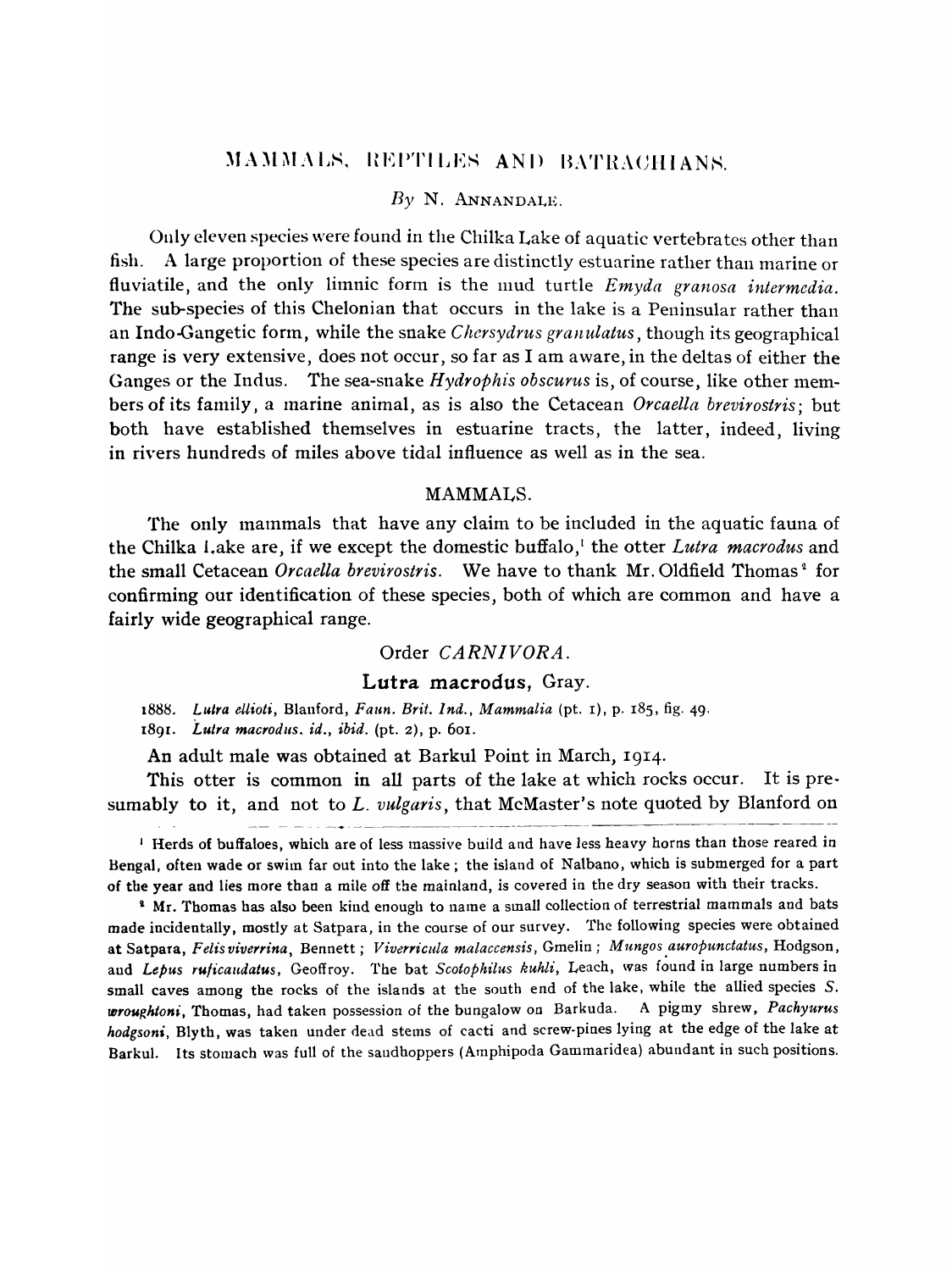p. 184 of his volume in the" Fauna" properly refers. This note describes the concerted action of six individuals in fishing. Otters were seen swimming at some distance from shore in Balugaon Bay, but they were more commonly observed among the rocks at Barkul Point. The specimen shot at this place had a number of ticks on its feet; these have been identified by Prof. G. H. F. Nuttall and Mr. C. Warburton as nymphs of a species of *Aponomma.* 

The precise distribution of this otter is uncertain, but it probably occurs all over the Indian Peninsula.

# Order *CETACEA*.

#### **Orcaella brevirostris** (Owen).

- *1878. OrceUa flum-inalis* and O. *brevirostris,* Anderson, *Zool. Anat. Results Yunnan, pp.* 358-416, pIs. xxv, figs. 4, 5, xxva, xxvii, figs. 3, etc.
- *1891. OreeUa brevirostris* and O. *fluminalis,* Blanford, *Faun. Brit. Ind., Mammalia* (pt 2), pp. 578, 579, fig. 189.

189I. *Oreella brevirostris,* Oldfield Thomas, *Ann. Mus. Civ. Stor. Nat. Genova* (2) X (XXX), p. 947· 19I2. *Ore ella brevirostris,* Turner, *Marine Mamm. Anat. Mus. Edinburgh,* p. 109·

A large male was found in a decomposing condition on the shore of Kalidai Id. in February, 1914. There was no indication of the manner in which it had met its death and only the skeleton could be preserved.

O. *brevirostris* lives in the outer channel of the Chilka Lake at all times of the year, in fresh as well as in salt water. In this part of the lake-system it was usually seen in small parties of three or four. When the lake was full, these parties kept to the middle of the channel, but in March they hung round the fishermen fishing close inshore with small seine-nets, swimming within a few feet of the men and being apparently attracted by their shouts. At Satpara, individuals were frequently observed rolling over and over on a shelf of sand at the margin of the lake; the water was so shallow that it did not cover more than half their bodies, but the animals, though apparently abandoning themselves to play, slipped over into deeper water instantaneously on the slightest movement on shore. They seemed to be far more suspicious in this direction than of any danger from the water. Out in the channel they commonly follow boats, and we were told that there was a man living near Satpara who could call them up to his boat and spear them for the sake of their oil, which in Orissa, as in other parts of India, is regarded as a cure for rheumatism, applied externally.

In the main area of the lake their habits are somewhat different, probably on account of the different nature of the shore and of differences in the distribution of the food-supply. They seem to desert this area completely in the latter part of the rains and none were observed in it in August, September or October. They were seen, however, in July and November. Off Ganta Sila and Barkul Point they frequently swim up and down opposite some rock or groups of rocks and a single individual would often seem to reserve to itself, at any rate for some days at a time, a special beat. This was noted both in February and March and in July. The Cetacean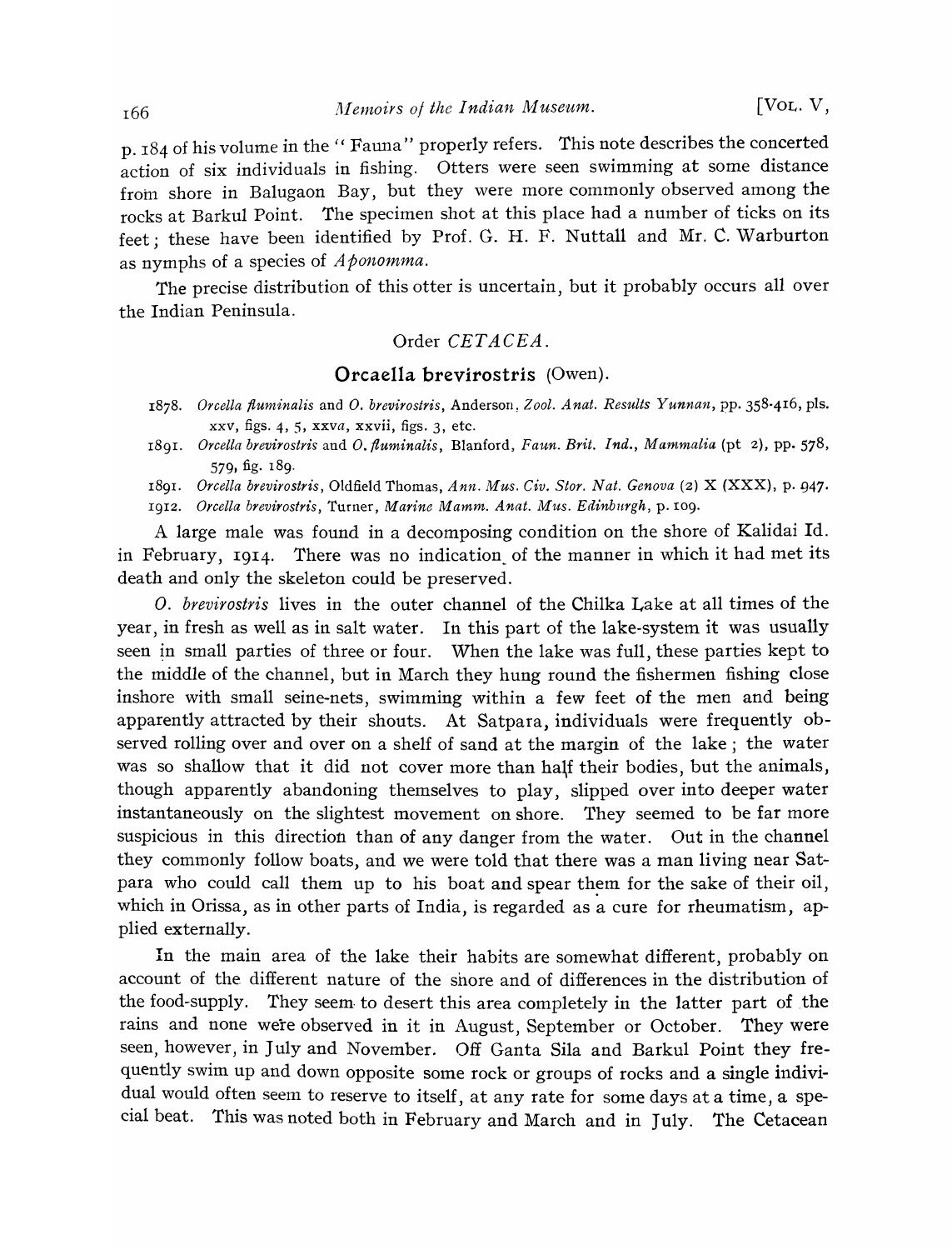would often rush in straight towards the rocks, as if about to land upon them, and on one occasion we saw an individual strand itself on a flat shelf and remain for some seconds with its flippers and the forepart of its body practically out of the water. At other times it swam along more slowly with its mouth open and the upper part of its head exposed. In this case it was probably feeding on the shoals of small Crustacea (Macropsis orientalis, Tattersall) that swarm along the edge of the rocks.

Oldfield Thomas *(op. cit.,* 189<sup>1</sup> ) has given good reason for regarding the Irrawaddy form of this genus (O. *fluminalis*, Anderson) as identical with the marine one and Anderson's statement that it does not occur in the lower reaches of the river seems to be based on insufficient evidence. The species is found in the Bay of Bengal, the Straits of Malacca, Borneo and the Gulf of Siam. It ascends the Irrawaddy for hundreds of miles and occurs in the Gangetic delta with *Platanista gangetica,* though it apparently does not penetrate very far inland on the west side of the Bay of Bengal.

# REPTILES AND BATRACHIANS.

The following is a list of the reptiles and batrachians found in the Chilka  $Lake:$ 

# REPTILIA.

*OPHIDIA.*  C *hersydrus granulatus. Cerberus rhynchops. H ydrophis obscurus.*   $EMYDOSAURIA.$ *Crocodilus palustris. Gavialis gangeticus.* 

*CHELONIA. Chelone imbricata.*  C *helone mydas. Emyda granosa intermedia.*  167

#### BATRACHIA.

*Rana cyanophlyctis.* 

The three snakes all belong to the family Colubridae, but to three different groups of that great assemblage: *Chersydrus granulatus* to the Aglypha, *Cerberus rhynchops* to the Opisthoglypha and *H ydrophis obscurus* to the Proteroglypha. As all three are modified to a greater or less extent-Cerberus less than the others-for an aquatic existence, and as the modifications are the same or tend in the same direction, the species afford an interesting instance of convergence.

From a geographical point of view the three snakes have some interest. *Chersydrus granldatus,* which is a true estuarine species sometimes found out at sea, is widely distributed in the Malay Archipelago, but in Indian waters is apparently restricted to the east coast of the Peninsular Area and the southern part of the Malabar Zone. *Cerberus rhynchops*, which ascends rivers far higher than the limits of their estuaries, has a similar general distribution, but is found in the Gangetic and other Indian river-systems beyond the range of *Chersydrus. .Hydrophis obscurus* is, so far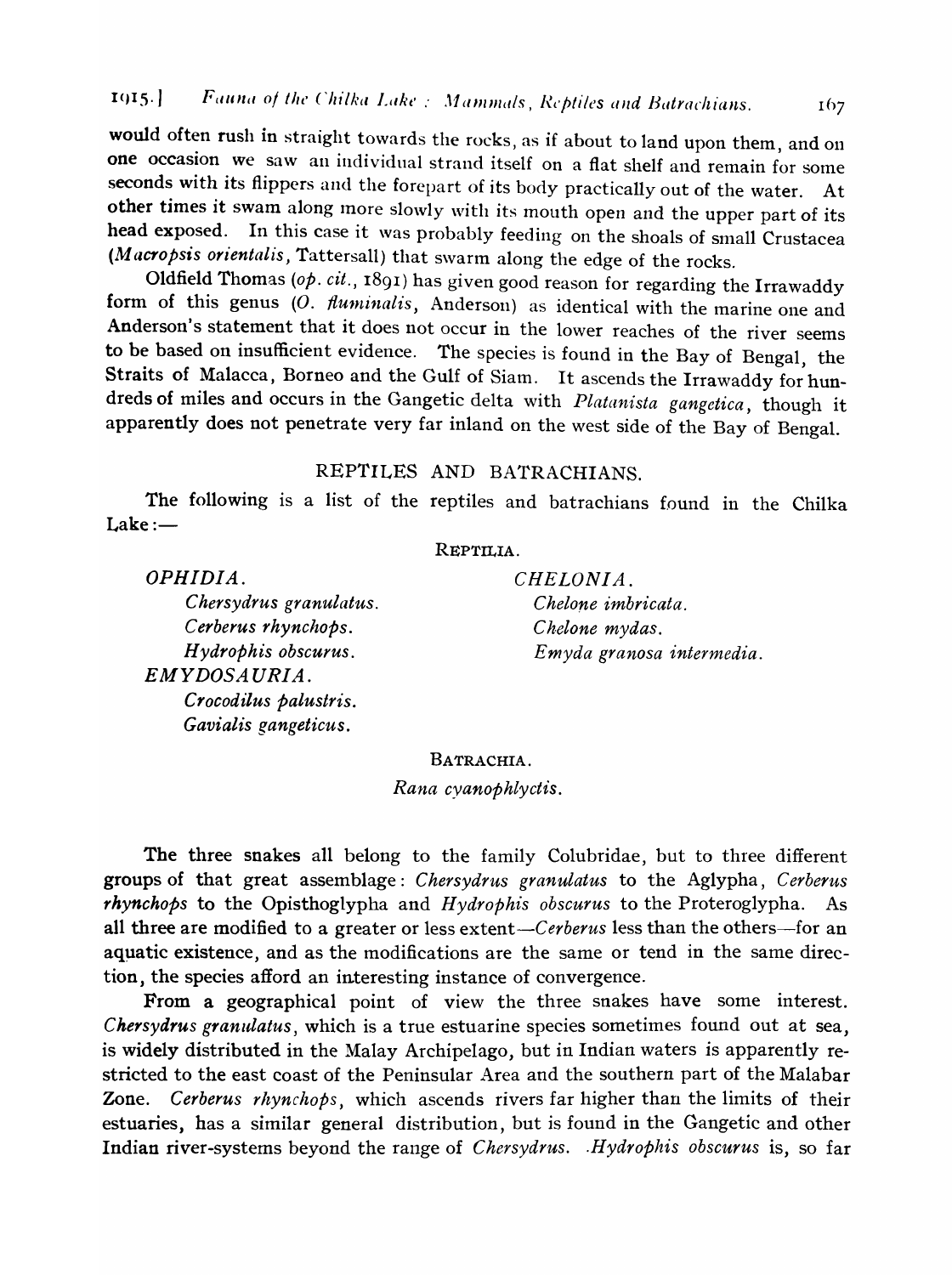as we know, an exclusively Indian and Burmese snake, occurring on both sides of the Peninsula and on the coast of Tenasserim. It particularly affects brackish water and occurs in the Gangetic delta.

Thus we may say that the snakes of the Chilka Lake represent an essentially estuarine element in its fauna and one of wide, or fairly wide, dispersion in the Oriental Region.

*Crocodilus palustris* has a range similar to but even wider than that of *Cerberus rhynchops,* and is more of an up-country animal. *Cavialis gangeticus,* on the other hand, is entirely confined on the east coast of India to river-systems that open into the upper part of the Bay of Bengal; it is probably not found, even on this coast, further south than the Chilka Lake. On the western side of India it occurs, like *Orcaella brevirostris,* in the Indus.

Of the Chelonia of the lake the two Chelonidae are widely-distributed marine species, while the Trionychid is an essentially limnic form somewhat restricted in range -a local race, confined to the river-systems of the Mahanaddi and the Godavari and a few adjacent valleys, of a species that occurs all over Peninsular India, the Indo-Gangetic plain, the greater part of Burma and the plains of Ceylon. Its genus, which is monotypic, is not found, except in Ceylon, beyond the limits of the Indian Empire.

*Rana cyanophlyctis,* the only frog or toad found in the lake, occurs over an area extending from Arabia to the Malay Peninsula, and is known to avoid brackish water less than most of its congeners.

Considered as a whole, the herpetological fauna of the Chilka Lake may therefore be regarded as an essentially estuarine one, in which most of the species are of wide distribution; there is no endemic element. In so far as it is peculiarly Indian, it is, as might be expected, Peninsular as opposed to Indo-Gangetic.<sup>1</sup>

Two burrowing frogs *(Rana breviceps* and *Microhyla ornata)* live commonly in holes near the edge of the lake and breed in the rainy season in small pools of rain-water close to the margin; but we have never seen them enter the lake itself. At Barkul, one night in September, we saw a young Chunam Frog *(Rhacophorus maculatus)* seated on dead weed at the margin. All these are common frogs in the plains of Peninsular India and the.lndo-Gangetic tract.

<sup>&</sup>lt;sup>1</sup> A word may be said as to the terrestrial reptiles and frogs that haunt the margins of the Chilka Lake. The most conspicuous is the Indian Monitor *(Varanus bengalensis).,* which was seen on several occasions on the stony beach of Barkuda Island, but is much more often to be observed, in Orissa and Ganjam, in holes in the walls of wells or among the trunks of fallen trees. It does not wander over the mud-flats, as *V. salvator* and *V. nebulosus* do in some parts of the Malay Peninsula, and probably obtains little if any of its food from the lake. A small skink *(Lygosoma punctatum)* was found under dead Pandanus-leaves at the edge of the lake near Barkul. Its stomach contained amphipodous crustacea of the group Gammaridea. The same animals are eaten by two species of Gecko *(H emidactylus brookei*  and *H. frenatus*) that are abundant among stones and rocks just above the water-level and occur even on the smallest islands in the lake. They also feed largely on the Saldid bug *Leptopus assuanensis*, which, without being exactly aquatic or even amphibious, is extremely abundant round the lake among rocks and stones in the immediate neighbourhood of water. The four lizards all have a wide range in the plains of India.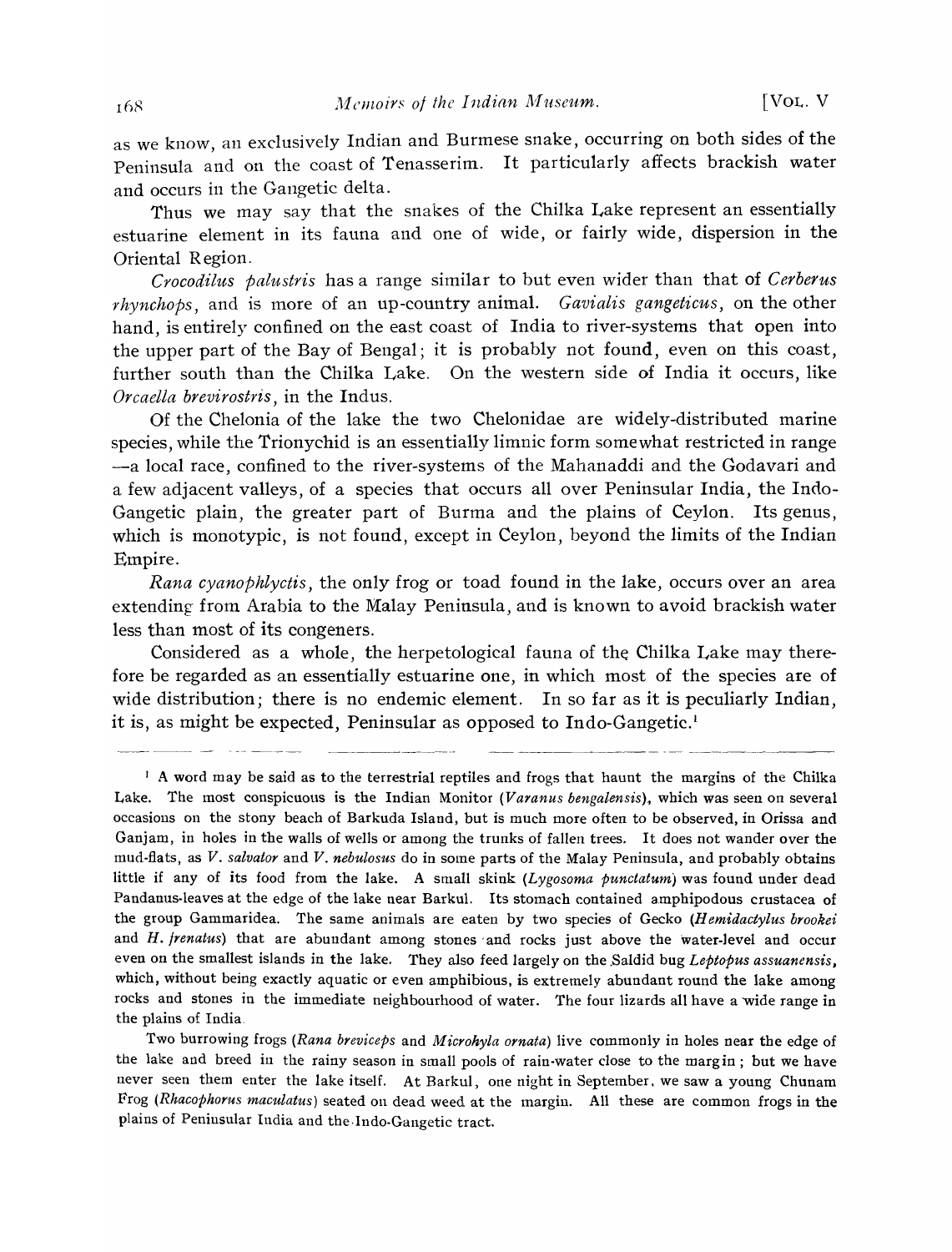# OPHIDIA.

Family COLUBRIDAE.

Subfamily *ACROCHORDINAE*.

Genus Chersydrus, Cuvier.

1890. *Chersydrus, Boulenger, Faun. Brit. Ind., Rept., p. 355.* 1912. ... Harbour, *Mem. Mus. Comp. Zool. Harvard*, XLIV, No. 1, p. 106.

Barbour (1912) doubts whether this genus is really distinct from the type-genus of the subfamily *Acrochordus*, Hornstedt. His doubts are probably well founded, but I have no specimens of *Acrochordus* for comparison; the only species (A. javanicus) occurs in fresh water in the Malay Peninsula and Archipelago.

# Chersydrus granulatus (Schneider).

|       |              |           | 1890. Chersydrus granulatus, Boulenger, Faun. Brit. Ind., Rept., p. 355, fig. 104. |
|-------|--------------|-----------|------------------------------------------------------------------------------------|
| 1012. | $, \, \,$    | $\cdots$  | id., Faun. Malay Peninsula, Rept., p. 116, fig. 38.                                |
| 1012. | $\mathbf{v}$ | $, \, \,$ | Barbour, Mem. Mus. Comp. Zool. Harvard, XLIV, No. 1, p. 106.                       |
| 1014. | $\cdots$     | $, \, \,$ | Wall, Journ. Bombay Nat. Hist. Soc. XXIII, p. 372.                                 |

Barbour (1912) has noted the more conspicuous colouration in the young of this snake, a common feature of young reptiles,<sup>1</sup> and also the increased stoutness of the adult. Wall has recently (1914) put on record a Siamese specimen 4 ft. 4 inches long and with a maximum girth of  $7\frac{1}{4}$  inches, presumably in spirit.

The range of the species extends from the Malabar coast to New Guinea, but apparently omits the Gangetic delta and fails to extend far up the west coast of the Indian Peninsula. It is common in estuaries and backwaters on the east coast and is sometimes found at sea. In the Chilka Lake it is not restricted to any particular locality.

C. *granulatlts* may often be seen thrusting its head from the surface of the lake, where it is usually found some little distance from shore. On land it is sluggish and unable to progress rapidly; probably it never leaves the water unless forced to do so. Barbour found it abundant in the fish-market at Macassar, under platforms on which the fish were sold, but thought it probable that it had been introduced accidentally into such positions. It was taken in our trawl on several occasions and probably often rests on the mud at the bottom. Fishermen frequently brought it to us at Rambha, Barkul and elsewhere. Some of them distinguished it from *H ydrophis* as not being poisonous. No large specimens were obtained.

#### Subfamily  $HOMALOPSINAE$ .

## Genus Cerberus, Cuvier.

1890. Cerberus, Boulenger, *Faun. Brit. Ind., Rept.*, p. 374.

1907. Hurria, Stejneger, *Bull. U.S. Nat. Mus. LVIII*, p. 307.

Stejneger has revived the long obsolete name *Hurria* for this genus. In the strict letter of the law of priority he may be right, but the change is not adopted by Boulenger in his volume on the Fauna of the Malay Peninsula (1912).

<sup>&</sup>lt;sup>1</sup> See Annandale in Boulenger's " Report on the Batrachians and Reptiles", *Fasciculi Malayenses (Zool.)* I, p. 156.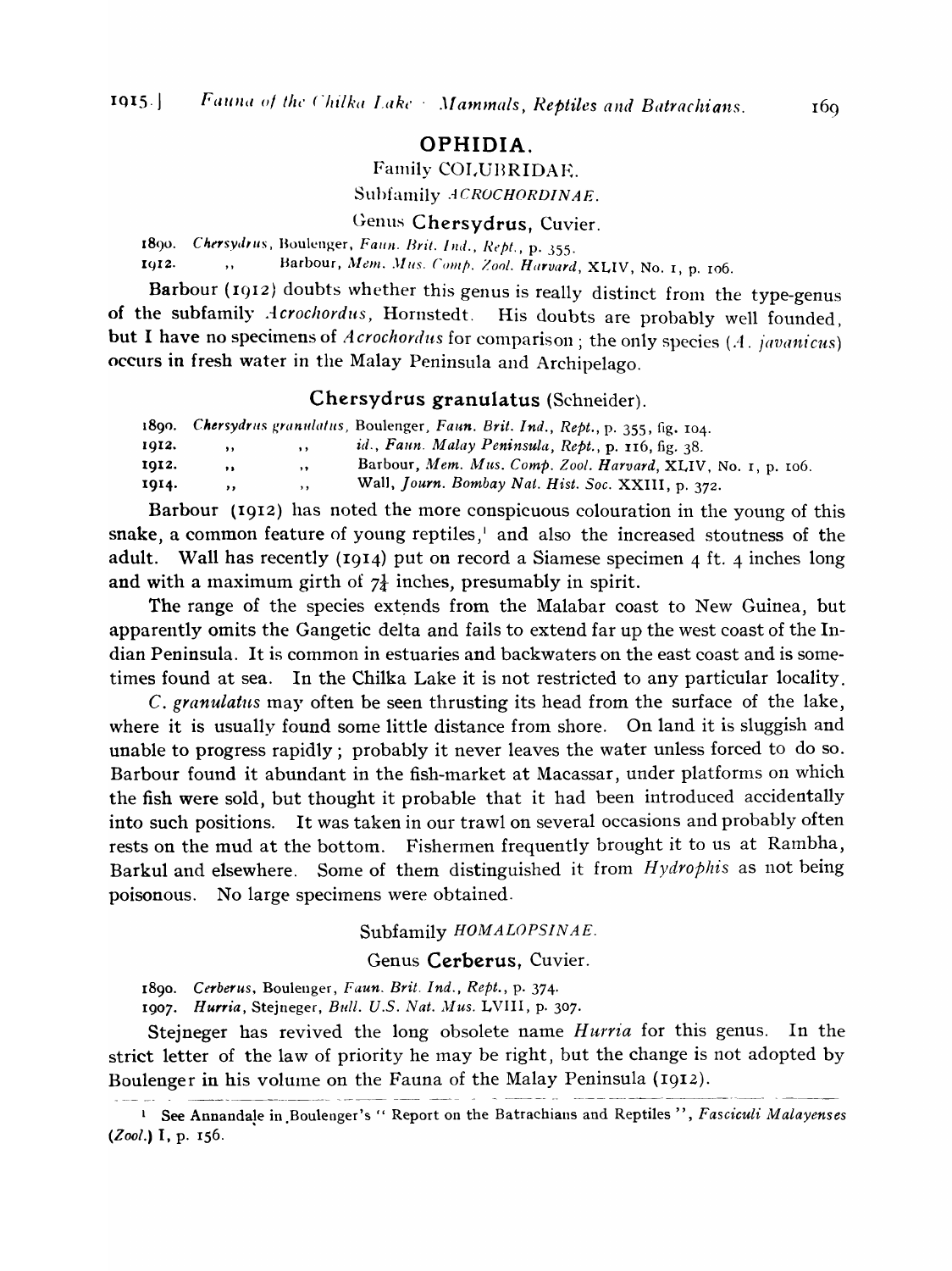# Cerberus rhynchops (Schneider).

1912. *Hurria rhynchops, Barbour, Mem. Mus. Comp. Zool. Harvard, XLIV, No. 1, p. 123.* 

This species has an even wider range than *Chersydrus granulatus,* for it occurs in all the Indian rivers and estuaries and throughout the Malay Archipelago as far as New Guinea. In the extreme east of its range it is, however, scarce.

Less exclusively aquatic in its habits than *Chersydrus,* it probably never goes far from water. In estuarine tracts it is particularly abundant, but it also makes its way far up rivers. In the Gangetic delta it is one of the commonest snakes in suitable localities, that is to say in ditches, creeks and swamps of brackish water, in which it either lies at the bottom or remains concealed among vegetation at the edge. It also frequents the deep cracks' formed in mud exposed to the heat of the sun at low tide. I have watched it, from a stranded boat, emerging from those cracks below water as the tide covered them. Round the Chilka Lake it lies under the felted algae left at the edge as the water-level sinks in the dry season, and also conceals itself among submerged stones on islands such as Kalidai and Barkuda. Its habits render it less liable to be caught in fishermens' nets than either of the other snakes of the lake, for it rarely swims in the open. On land it is less awkward than *Chersydrus.* 

The type-specimen of Schneider's *Hydrus rhynchops* was from the Ganjam district.

#### Subfamily *HYDROPHIDINAE.*

# Genus Hydrophis, Daudin.

1890. Hydrophis and *Distira*, Boulenger, *Faun. Brit. Ind.*, *Rept.*, pp. 398, 407.

*19*<sup>0</sup> *9. Distira,* Wall, *Mem. Asiat. Soc. Bengal,* II, p. 193.

*1912. Hydrophis,* Boulenger, *Faun. Malay Peninsula, Rept.,* p. 181.

Boulenger has recently accepted the view that the two genera *Distira* and *Hydrophis* cannot be separated. The former was described one year later than the latter.

#### Hydrophis obscurus, Daudin.

*1890. HydroPhis coronatus,* Boulenger, *Faun. Brit. Ind., Rept.,* p. 402.

*1909· Distira obscura,* Wall, *Mem. Asiat. Soc. Bengal,* II, p. 201.

*1912. Hydrophis obscurus,* Boulenger, *Faun. Malay Peninsula, Rept.,* p. 188.

*19[4· Hydrophis coronatus,* Wall, *Journ. Bombay Nat. Hist. Soc.* XXII, p. *3i4.* 

There has been considerable confusion in the synonomy of this species. Wall set the matter right, so far as the specific name was concerned, in 1909 and is followed in this respect by Boulenger. Unfortunately the former author has revived the name. *coronatus* in a recent note (1914), but without giving reasons. This name was applied by Günther in his *Reptiles of British India* (1864) to the young snake, of which he gives an excellent figure (pl. xxv, fig. M., *op. cit.*), and is more than half a century younger than Daudin's "obscurus", which is wrongly applied by Boulenger, as he himself has pointed out (1912), in the "Fauna" and the British Museum *Catalogue of* Snakes.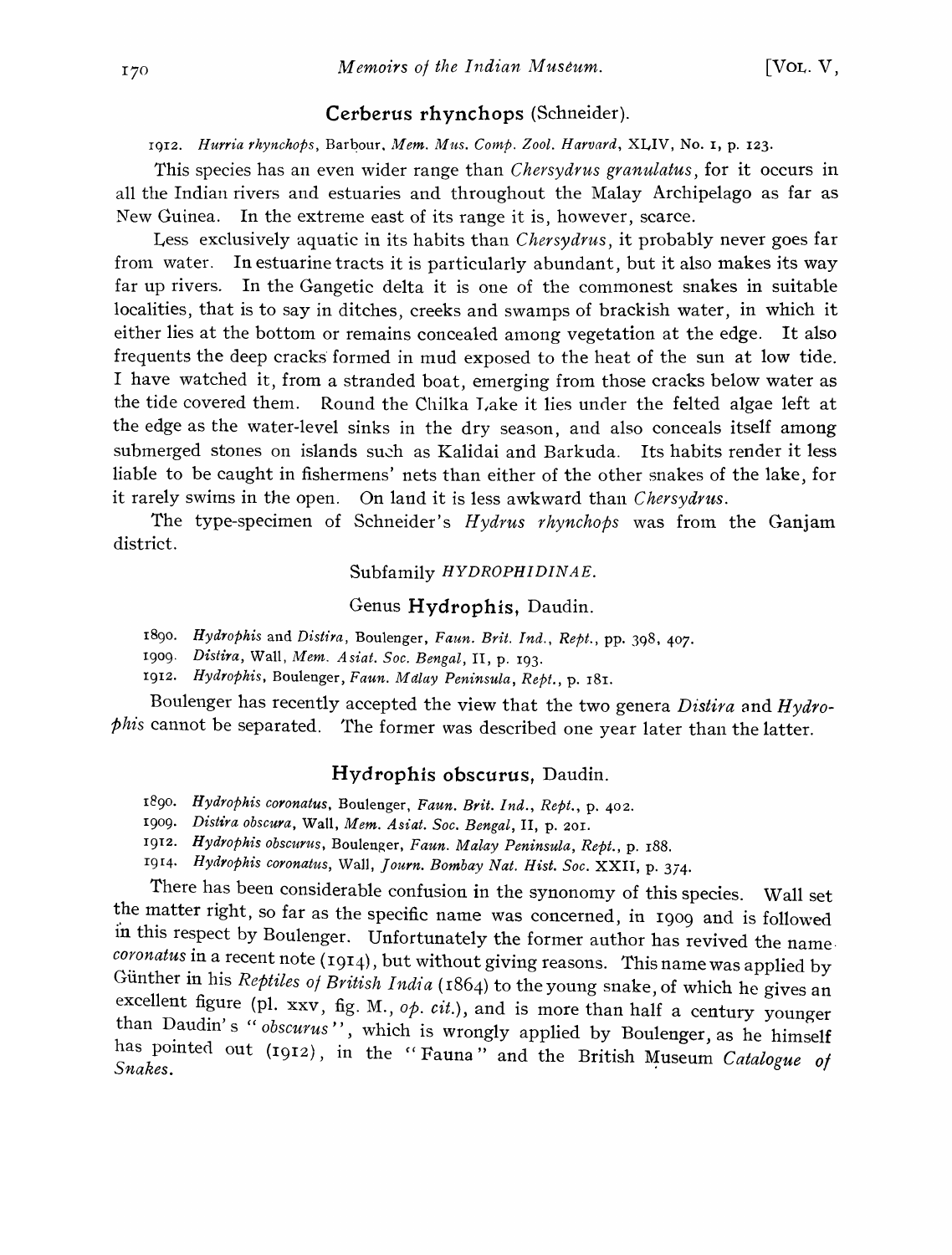# 1915.] Fauna of the Chilka Lake: *Mammals, Reptiles and Batrachians.* 171

In scaling and proportions  $H$  obscurus is more constant than most sea-snakes, but, like many other reptiles, it is more conspicuously coloured when young than when fully mature. In the young the pale bands and the markings on the head are bright vellow, which contrasts brilliantly with the blue-black of the ground-colour. In older individuals the contrast is much less striking, for the yellow fades to dirty white and the black to grey. On the hinder parts, indeed, all markings completely disappear. The largest specimen I have seen, a male killed at Satpara, was (when fresh)  $122$  cm. long.

This snake is mainly but not exclusively an inhabitant of brackish water. It occurs at least up to the limits of tidal influence in the Gangetic delta and is common all over the Chilka Lake. It has also been. recorded from the coasts of Madras and Tenasserim and from Karwar in the Bombay Presidency. The last seems to be the only locality outside the Bay of Bengal whence it has been reported.

In the Chilka Lake it frequents both open water and the margin, where the latter is low and weedy. We saw it on several occasions thrusting its head and the forepart of its body vertically upwards out of the water, and specimens captured in seine-nets, sometimes with *Chersydrus granulatus*, were brought to us at Rambha, Barkul and Satpara. Like other trne sea-snakes, and also like *Chersydrus* and *Cerberus,* it feeds on fish. It does not hesitate to swallow even *Triacanthus breviros-Iris,* which has a pair of long and stout spines that can be thrust out from the sides of the belly and firmly locked in position in such a way that they cannot be bent back without being broken. It sometimes happens that when the snake has swallowed a fish of this kind, the spines of the latter become locked in its stomach and pierce both the walls of the alimentary canal and those of the body.  $\Gamma$  have seen, both in Orissa and on the coast of the Malay Peninsula, sea-snakes with these spines protruding through the skin. Apparently digestion proceeds normally in these abnormal circumstances and the fish is disintegrated in the process. The spines are then set free and fall out from the body of the snake, which seems to be little the worse for the perforation.

H. obscurus, probably because of its frequenting brackish water, is apparently free from the hydroids and barnacles *(Dichelaspis grayi* and other species) that often attach themselves to other sea-snakes of the same and other genera; we did not find any parasites in its internal organs

# EMYDOSAURIA.

# Genus Crocodilus, Laur.

Only the smaller of the two Indian crocodiles was seen in the lake in circumstances that made identification possible, and we obtained no evidence as to the occurrence of C. *porosus*.

# Crocodilus palustris, Lesson.

The short-nosed crocodile is common near Barkuda and Cherriakuda, on the sandy parts of the shores of which \ve occasionally saw it. Our *serang* told us that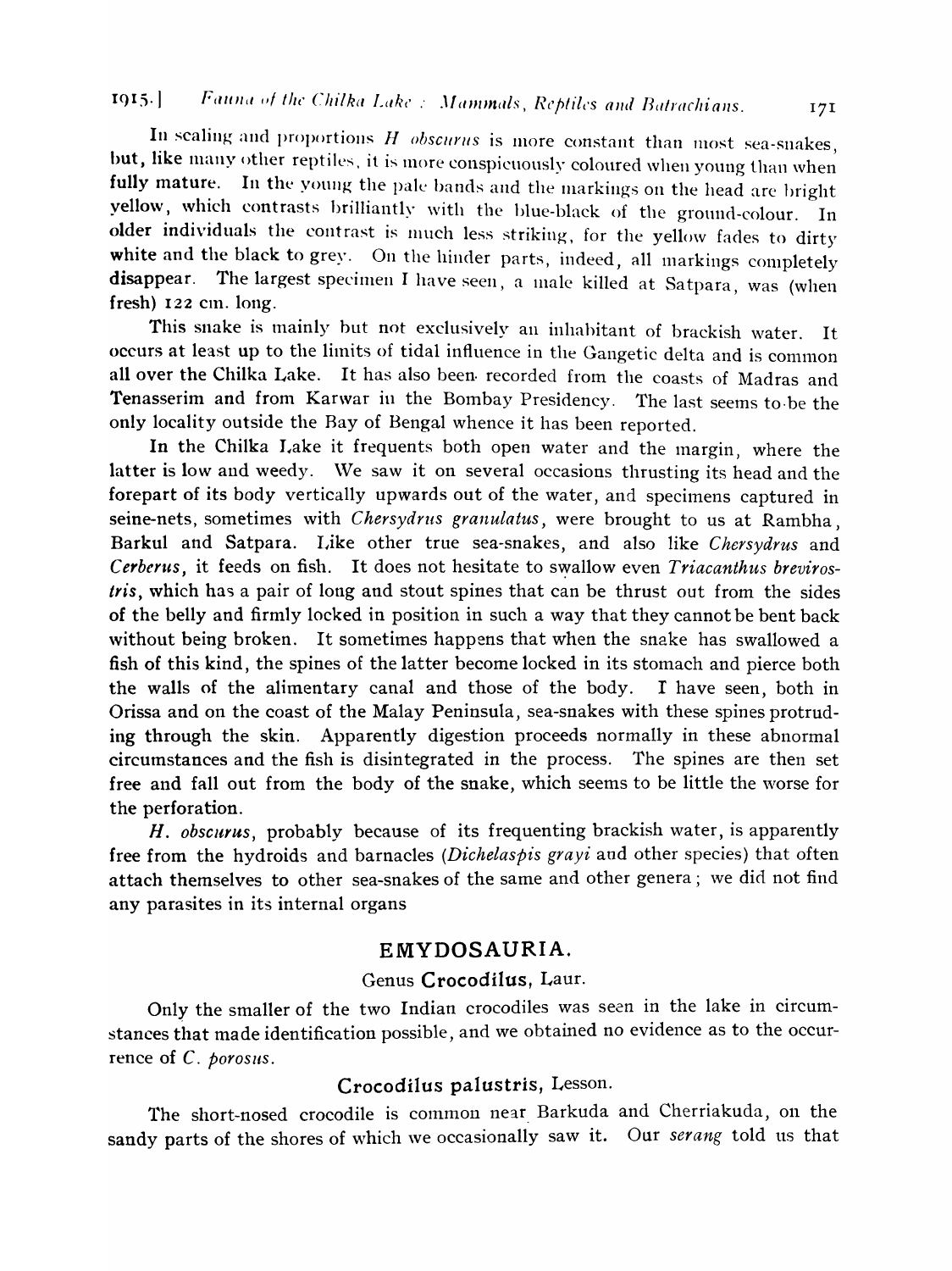he had seen young on the latter island. The individuals that frequent these places are, however, extraordinarily timid and rarely leave the water for more than short periods. As a rule they lie in it at the edge. The fishermen do not seem to be much afraid of them. At Satpara we saw men, women and children bathing in a tank within a few yards of a couple of crocodiles which were floating on the surface, the larger being 6 to 8 ft. long. They said that the crocodiles only eat fish. Generally speaking, these animals, though they do not a void village tanks, seem to be confined in the lake to those parts that are low and have sloping shores and are at the same time remote from human habitations. Possibly they fear the formidable fish-spears carried in the fishing boats.

## Genus Gavialis, Günther.

*1864. Cavialis,* Gunther, *Rept. Brit. Ind.,* p. 63. 1876. *Charialis,* Theobald, *Cat. Rept. Ind.,* p. 37.

The name *Gavialis* is a latinized form of a misreading of the Hindustani " gharial", just as the name *dugong* is a misreading of the Malay *duyong*; but Theobald's emendation has not been accepted by most recent herpetologists.

# Gavialis gangeticus (Gmelin).

We were informed on good authority that this species occurs in the lake in the neighbourhood.of Satpara, and on less good authority that one is known to the fishermen to frequent Kalidai Id. If the information is correct, this must be practically the southern limit of the range of the species and genus, which is not known further down the coast of India than the Mahanaddi river-system. It is found in all the rivers that flow into the head of the Bay of Bengal, including the Koladyne in Arrakan, but not in the Irrawaddy. Like the mud-turtle *Trionyx gangeticus* and the porpoise *Platanista gangetica,* it occurs in the Indus as well as in the east coast systems.

# CHELONIA.

#### Family CHELONIDAE.

The two species of this family here recorded from the outer channel of the Chilka Lake are probably mere casual visitors. Very possibly the third Indian species, *Thalassochelys caretta,* also enters the sea-mouth occasionally. We obtained no evidence as to any turtle breeding on the shores of either the outer channel or the main area of the lake, and it is only those of the former that would be at all suitable for the purpose.

Genus Chelone, Brougniart.

# Chelone imbricata (Linn.)

A large shell of the Tortoiseshell Turtle was seen on the shore of Barhampur Id. in the outer channel in March, 1914.

 $1$  An interesting account of the nest of this crocodile has recently been published by W. Schultze in the *Philippine Journ. Sci.* (D) IX, pp. 313-315, pl. i (1914).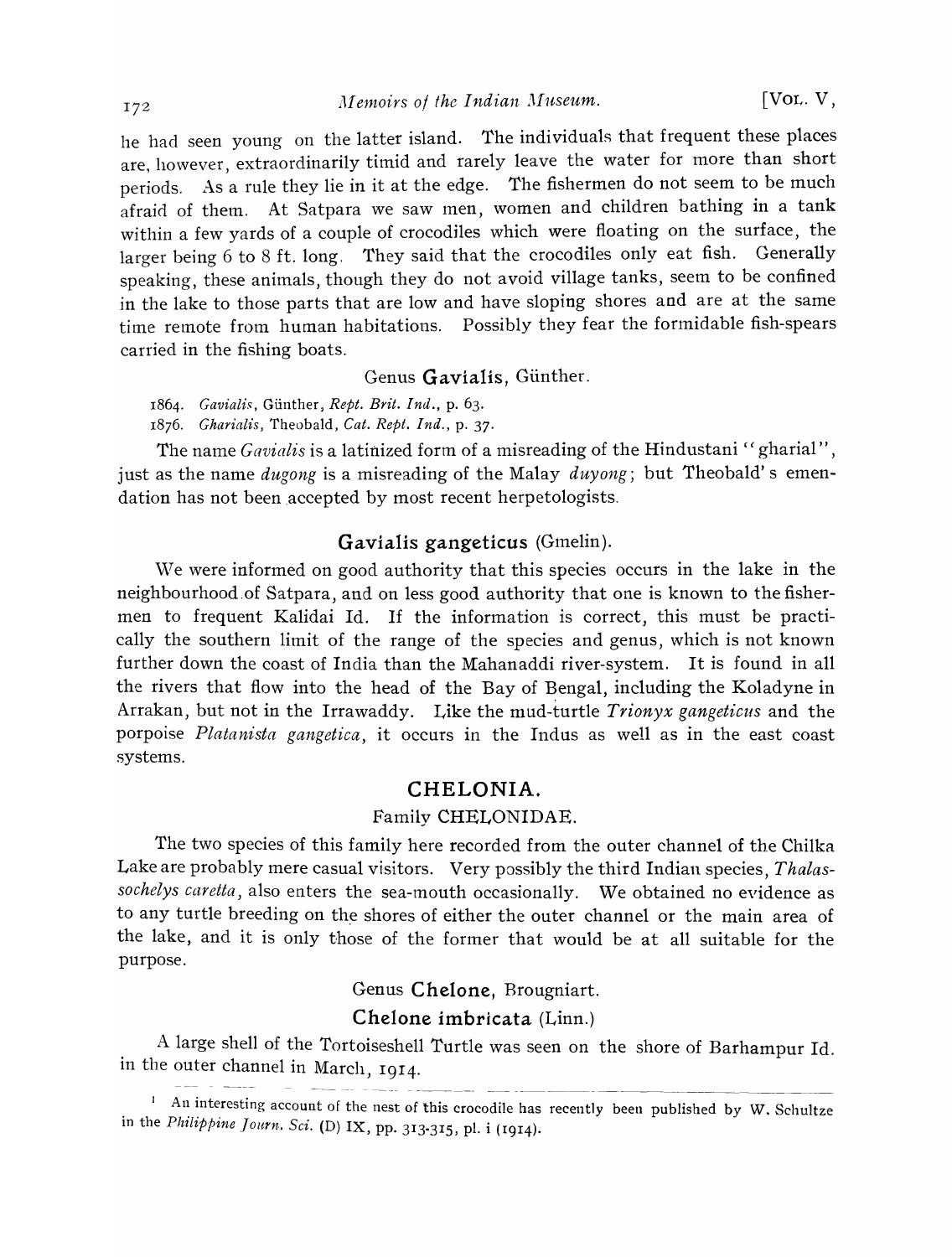# Chelone mydas (Linn.).

A male of this species was taken in the otter-trawl in fresh water in the inner part of the outer channel (Sept., 1914). Its carapace was 102 cm. long. The stomach and the entire intestinal tract were tightly packed with weed. No external or internal parasites were found on or in the specimen.

# Family TRIONYCHIDAE.

# Genus Emyda, Gray.

This genus is monotypic but the single species is divided into five subspecies or local races:-the *forma typica*, which occupies the Indo-Gangetic plain and ranges eastwards to Arrakan; *scutata*, which occurs in the Irrawaddy and Salween systems; *intermedia,* practically confined to the Mahanaddi and Godavari systems; *vittata,*  widely distributed over the remainder of Peninsular India and in Katch; *ceylonensis,*  only found in the plains of Ceylon.

# Emyda granosa (Schoepff) subsp. intermedia, Annandale.

1912. Emyda granosa intermedia, Annandale, *Rec. Ind. Mus.*, VII, p. 172, pl. vi, fig. 2.

The races of *E. granosa* as a rule occur only in fresh water, but the typical form has been taken on a small island off the coast of Arrakan. The Mahanaddi Pond Turtle, as the race *intermedia* may be called, is common in ponds all over the Mahanaddi system and at any rate on the lower reaches of the Godavari. It also occurs in the valleys of some of the smaller rivers that make their way from the south or south west into the estuary of the Hughli, although in the Hughli itself the subspecies is the *forma typica.* In the neighbourhood of the Chilka Lake *intermedia* is common in ponds and rice-fields. A specimen was brought to us at Barkul in Septenlber that had been found under a stone in the jungle some distance from water. In the thickets of submerged weeds in the lake near Balugaon it is not uncommon. Specimens were obtained both in September, when the water was quite fresh, and in March, when its specific gravity (at  $I_5^{\circ}$  C.) was 1 '008. It is somewhat remarkable to find a soft-skinned Chelonian living in brackish water, but the sole species of an allied Indian and Malayan genus *(Pelochelys cantoris* l) is exclusively estuarine and marine.

A leech was found infesting the soft parts of the pond-turtle in the lake in March. It has been identified by Mr. W A. Harding as a new species of *Placobdella.* 

# BATRACHIA.

The only batrachian that we saw in the lake was the common and widely distributed frog *Rana cyanophlyctis,* Schneider. In the rainy season and for as long thereafter as the water remains fairly fresh, this frog sits in large numbers at the edge both of the outer channel and of the northern part of the main area, at places where the margin is swampy, and skips over the surface of the water in its characteristic fashion

<sup>1</sup> See Boulenger, *Faun.*, *Malay Peninsula*, *Rept.*, p. 12 (1912.)